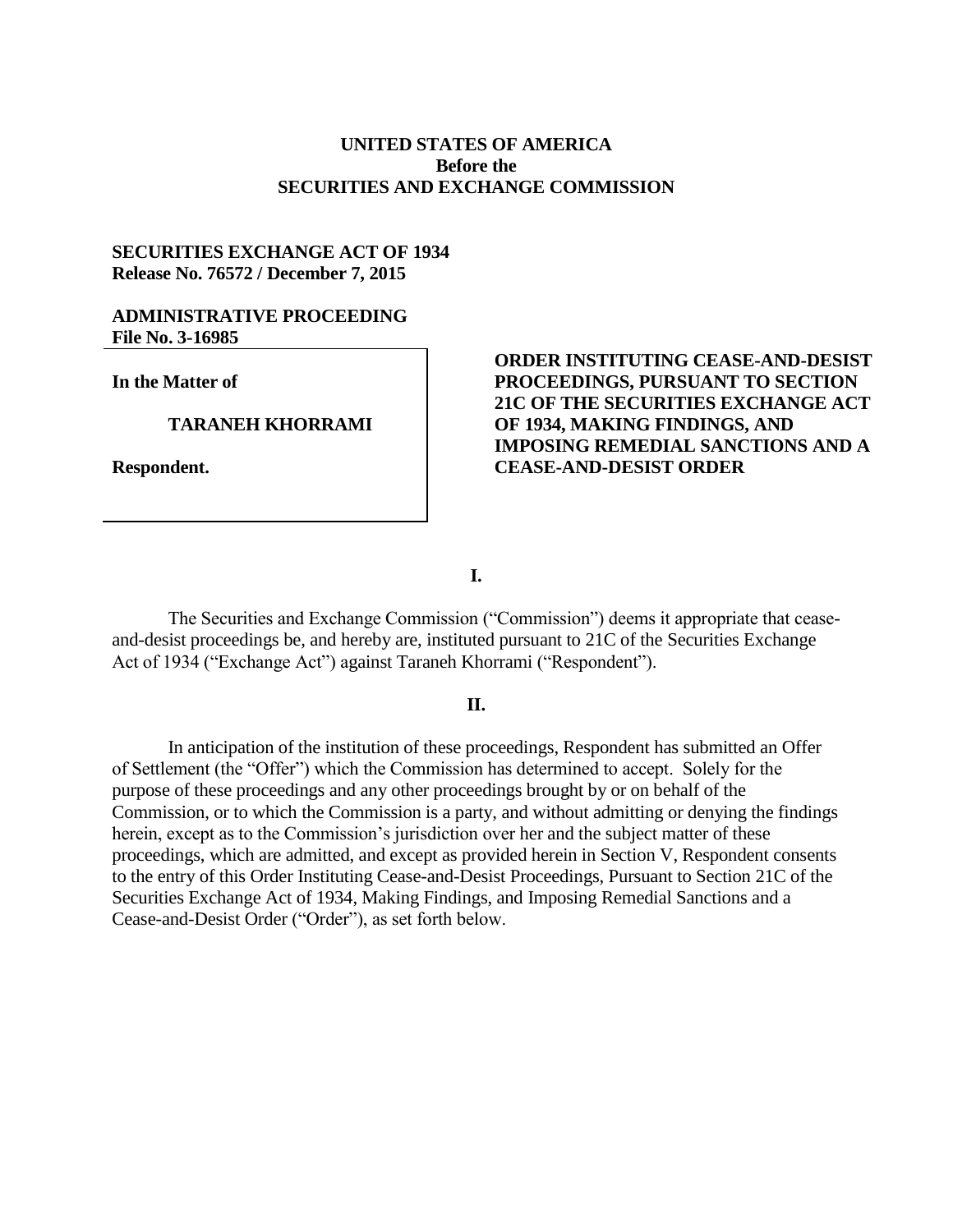### **III.**

On the basis of this Order and Respondent's Offer, the Commission finds<sup>1</sup> that:

### **Summary**

1. Respondent violated Section  $15(a)(1)$  of the Exchange Act by acting as an unregistered broker-dealer in connection with her representation of clients who were seeking U.S. residency through the Immigrant Investor Program. Respondent, an immigration attorney, recommended that her clients participate in the Immigration Investor Program by investing in securities offered through an EB-5 Regional Center and helped effect the investments. In addition to receiving legal fees from her clients, Respondent received a referral fee from the Regional Center for each investment she facilitated.

# **Respondent**

2. Taraneh Khorrami, age 37, is a resident of Los Angeles, California. She is a licensed attorney with a focus on immigration law. During the relevant time period, she was a partner of a small Sherman Oaks, California law firm.

# **Background**

3. The United States Congress created the Immigrant Investor Program, also known as "EB-5," in 1990 to stimulate the U.S. economy through job creation and capital investment by foreign investors. The Program offers EB-5 visas to individuals who invest \$1 million in a new commercial enterprise that creates or preserves at least 10 full-time jobs for qualifying U.S. workers (or \$500,000 in an enterprise located in a rural area or an area of high unemployment). A certain number of EB-5 visas are set aside for investors in approved Regional Centers. A Regional Center is defined as "any economic unit, public or private, which is involved with the promotion of economic growth, including increased export sales, improved regional productivity, job creation, and increased domestic capital investment." 8 C.F.R. § 204.6(e) (2015).

4. Typical Regional Center investment vehicles are offered as limited partnership interests. The partnership interests are securities, usually offered pursuant to one or more exemptions from the registration requirements of the U.S. securities laws. The Regional Centers are often managed by a person or entity which acts as a general partner of the limited partnership. The Regional Centers, the investment vehicles, and the managers are collectively referred to herein as "EB-5 Investment Offerers."

5. Various EB-5 Investment Offerers paid commissions or referral fees to anyone who successfully sold limited partnership interests to new investors.

 $\frac{1}{1}$ The findings herein are made pursuant to Respondent's Offer of Settlement and are not binding on any other person or entity in this or any other proceeding.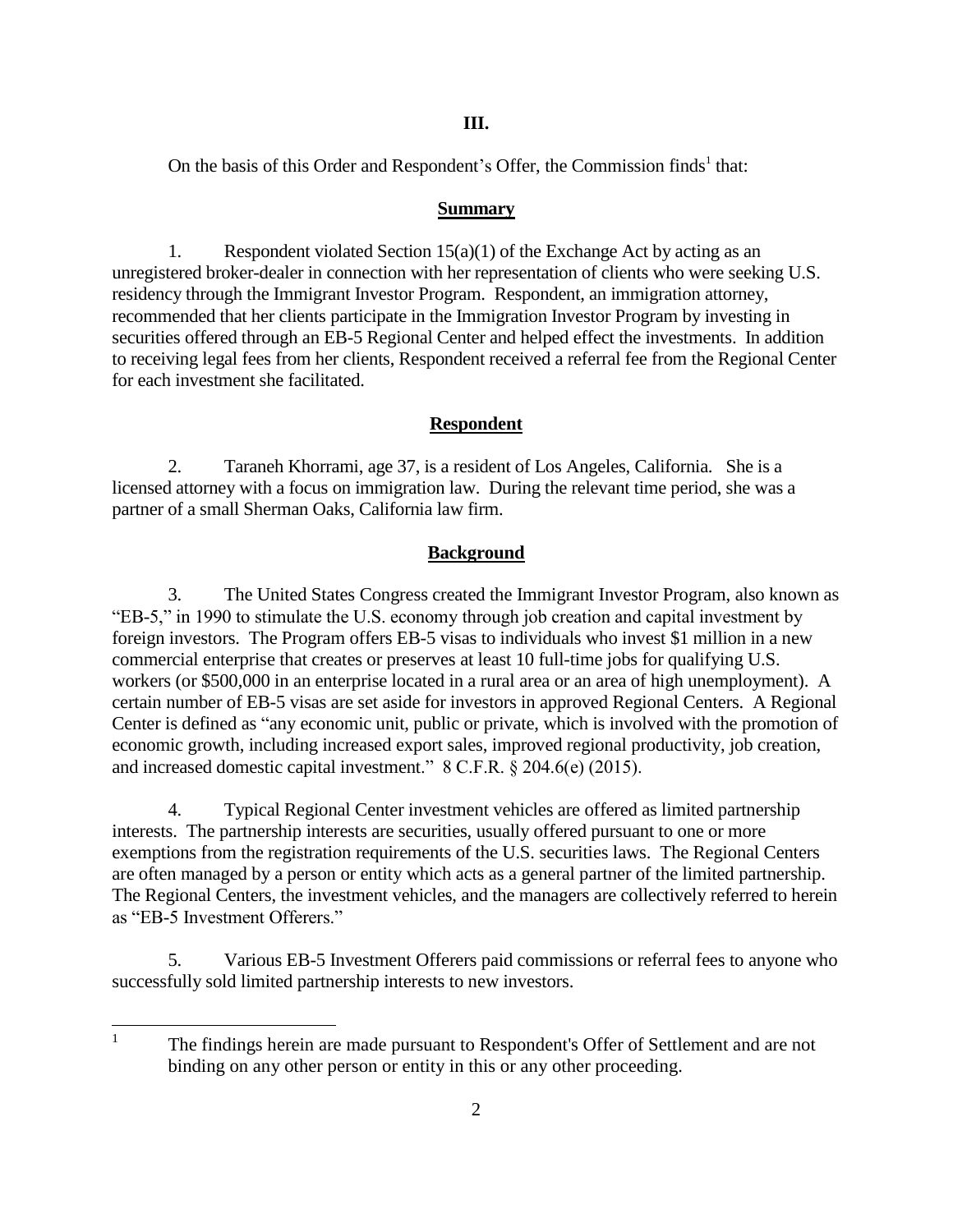### **Respondent Received Referral Fees for Her Clients' EB-5 Investments**

6. From at least January 2010 through October 2011, Respondent received referral fees from one EB-5 Investment Offerer totaling \$60,000. On one or more occasions, the referral fee was paid pursuant to an invoice for legal services sent by Respondent to the EB-5 Investment Offerer.

7. Respondent performed activities necessary to effectuate the transactions in EB-5 securities, including recommending one or more EB-5 Investment Offerers to her clients; acting as a liaison between the EB-5 Investment Offerers and the investors; and facilitating the transfer and/or documentation of investment funds to the EB-5 Investment Offerers. Respondent received transaction-based referral fees for her services from the EB-5 Investment Offerer. While some of Respondent's activities may have overlapped with legal services, for which she received fees, Respondent was paid transaction-based referral fees for the activities which effectuated the investor's transactions in EB-5 securities.

8. As a result of the conduct described above, Respondent violated Section  $15(a)(1)$  of the Exchange Act which makes it unlawful for any broker or dealer which is either a person other than a natural person or a natural person not associated with a broker or dealer to make use of the mails or any means or instrumentality of interstate commerce "to effect any transactions in, or to induce or attempt to induce the purchase or sale of, any security" unless such broker or dealer is registered in accordance with Section 15(b) of the Exchange Act.

### **IV.**

In view of the foregoing, the Commission deems it appropriate to impose the sanctions agreed to in Respondent Taraneh Khorrami's Offer.

Accordingly, pursuant to Section 21C of the Exchange Act, it is hereby ORDERED that:

A. Respondent shall cease and desist from committing or causing any violations and any future violations of Section 15(a)(1) of the Exchange Act.

B. Respondent shall, within ten (10) days of the entry of this Order, pay disgorgement of \$60,000, prejudgment interest of \$7,843, and a civil money penalty of \$25,000 to the Securities and Exchange Commission for transfer to the general fund of the United States Treasury in accordance with Exchange Act Section  $21F(g)(3)$ . If timely payment of disgorgement and prejudgment interest is not made, additional interest shall accrue pursuant to SEC Rule of Practice 600 [17 C.F.R. § 201.600]. If timely payment of the civil money penalty is not made, additional interest shall accrue pursuant to 31 U.S.C. § 3717. Payment must be made in one of the following ways:

(1) Respondent may transmit payment electronically to the Commission, which will provide detailed ACH transfer/Fedwire instructions upon request;